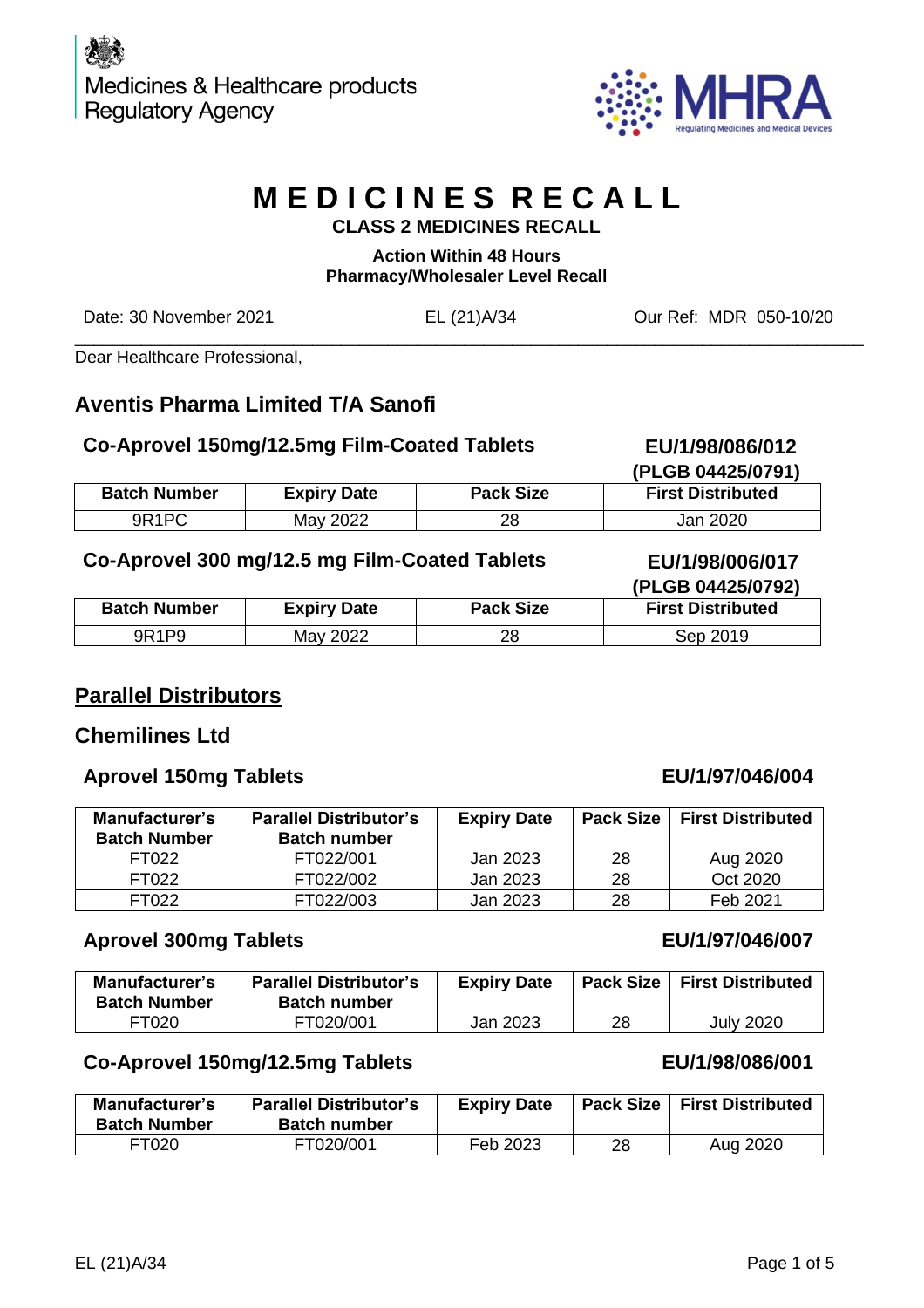

# **Co-Aprovel 300mg/12.5mg Tablets EU/1/98/086/004**

| Manufacturer's<br><b>Batch Number</b> | <b>Parallel Distributor's</b><br><b>Batch number</b> | <b>Expiry Date</b> |    | <b>Pack Size   First Distributed</b> |
|---------------------------------------|------------------------------------------------------|--------------------|----|--------------------------------------|
| FT037                                 | FT037/001                                            | June 2023          | 28 | Dec 2020                             |

# **Drugsrus Ltd (Repackaged by P.I.E Pharma Ltd)**

### **Co-Aprovel 150mg/12.5mg Tablets EU/1/98/086/001**

| Manufacturer's<br><b>Batch Number</b> | <b>Parallel Distributor's</b><br><b>Batch number</b> | <b>Expiry Date</b> | <b>Pack Size</b> | <b>First Distributed</b> |
|---------------------------------------|------------------------------------------------------|--------------------|------------------|--------------------------|
| FT020                                 | K/066                                                | Feb 23             | 28               | Oct 2020                 |

# **Lexon (UK) Ltd**

# **Aprovel 300mg Tablets EU/1/97/046/007**

| <b>Manufacturer's</b><br><b>Batch Number</b> | <b>Parallel Distributor's</b><br><b>Batch number</b> | <b>Expiry Date</b> | <b>Pack Size</b> | <b>First Distributed</b> |
|----------------------------------------------|------------------------------------------------------|--------------------|------------------|--------------------------|
| FT027                                        | FT027                                                | Jan 23             | 28               | Jul 2020                 |

### **BR Lewis Pharmaceuticals Ltd (Repackaged by Doncaster Pharmaceuticals Group Ltd)**

### **Aprovel 150mg Tablets EU/1/97/046/004**

| Manufacturer's      | <b>Parallel Distributor's</b> | <b>Expiry Date</b> | <b>Pack Size</b> | <b>First Distributed</b> |
|---------------------|-------------------------------|--------------------|------------------|--------------------------|
| <b>Batch Number</b> | <b>Batch number</b>           |                    |                  |                          |
| ET042               | ET042/2156                    | Mar 2022           | 28               | Oct 2019                 |
| FT022               | FT022/2994                    | Jan 2023           | 28               | Aug 2020                 |
| FT022               | FT022/3112                    | Jan 2023           | 28               | Oct 2020                 |
| FT040               | FT040/3218                    | Mar 2023           | 28               | Nov 2020                 |
| FT052               | FT052/3228                    | Mar 2023           | 28               | Nov 2020                 |

# **Aprovel 300mg Tablets EU/1/97/046/007**

| Manufacturer's<br><b>Batch Number</b> | <b>Parallel Distributor's</b><br><b>Batch number</b> | <b>Expiry Date</b> | <b>Pack Size</b> | <b>First Distributed</b> |
|---------------------------------------|------------------------------------------------------|--------------------|------------------|--------------------------|
| FT027                                 | FT027/3124                                           | Jan 2023           | 28               | Aug 2020                 |
| FT027                                 | FT027/3079                                           | Jan 2023           | 28               | <b>Jul 2020</b>          |

# **Co-Aprovel 150mg/12.5mg Film-Coated Tablets**

| <b>Manufacturer's</b><br><b>Batch Number</b> | <b>Parallel Distributor's</b><br><b>Batch number</b> | <b>Expiry Date</b> | <b>Pack Size</b> | <b>First Distributed</b> |
|----------------------------------------------|------------------------------------------------------|--------------------|------------------|--------------------------|
| 9R <sub>1</sub> PC                           | 9R <sub>1</sub> PC                                   | May 2022           | 28               | Mar 2020                 |

#### EL (21)A/34 Page 2 of 5

**ALL** 

|--|--|--|

 $\mathbf{A}$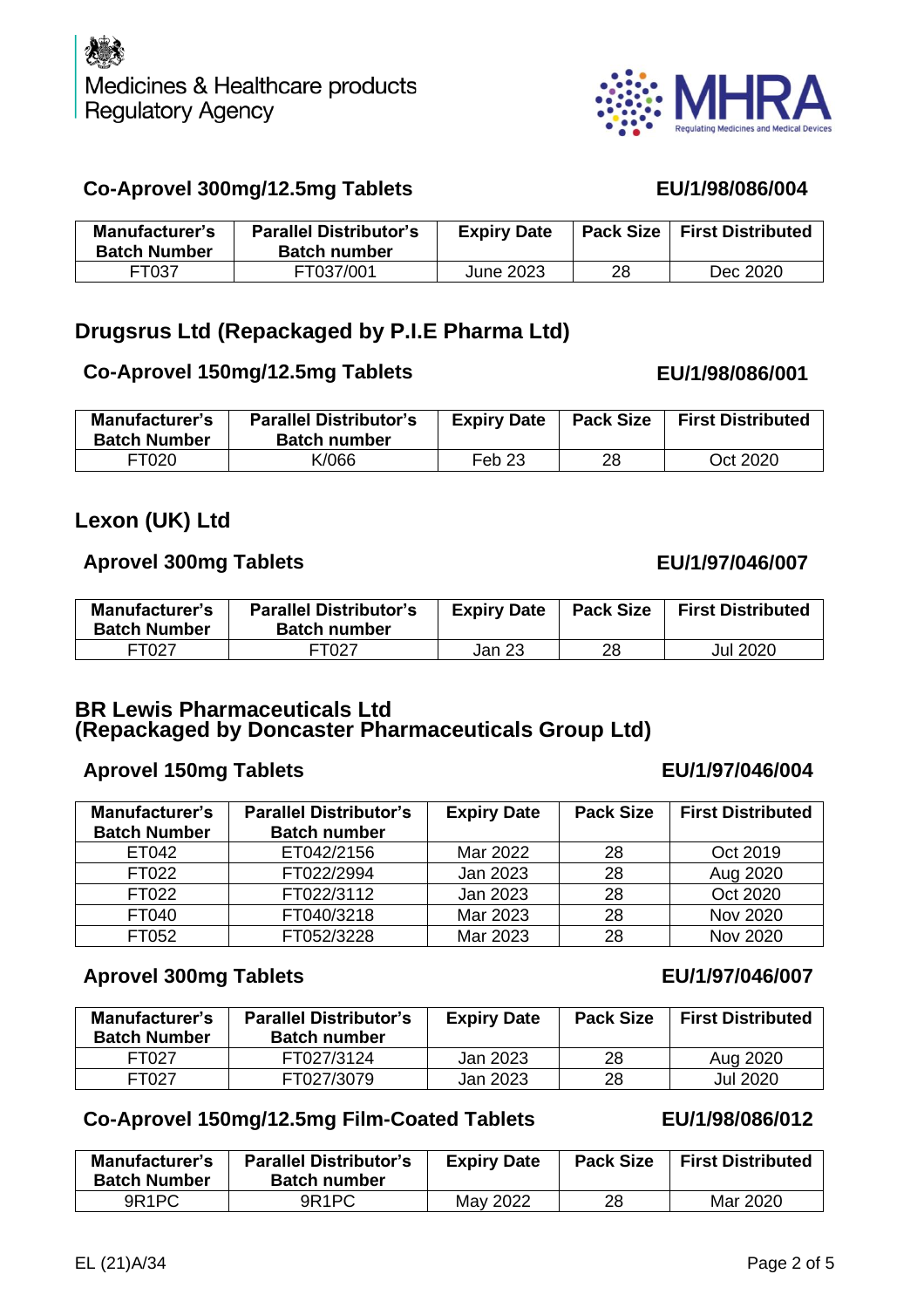

# **Gowrie Laxmico Ltd T/A B&S Healthcare**

# **Aprovel 150mg Tablets EU/1/97/046/004**

| <b>Manufacturer's</b><br><b>Batch Number</b> | <b>Parallel Distributor's</b><br><b>Batch number (Int No.)</b> | <b>Expiry Date</b> | <b>Pack Size</b> | <b>First Distributed</b> |
|----------------------------------------------|----------------------------------------------------------------|--------------------|------------------|--------------------------|
| FT022                                        | 06R1441                                                        | Jan 2023           | 28               | <b>Jul 2020</b>          |
| FT022                                        | 06T0238                                                        | Jan 2023           | 28               | <b>Jun 2021</b>          |
| FT022                                        | 07R0792                                                        | Jan 2023           | 28               | Aug 2020                 |
| FT022                                        | 11R0446                                                        | Jan 2023           | 28               | Dec 2020                 |
| FT049                                        | 05T0766                                                        | Mar 2023           | 28               | Jun 2021                 |
| FT050                                        | 05T0767                                                        | Mar 2023           | 28               | Jun 2021                 |
| FT050                                        | 10R0284                                                        | Mar 2023           | 28               | Oct 2020                 |

# **Co-Aprovel 150mg/12.5mg Tablets EU/1/98/086/001**

| <b>Manufacturer's</b><br><b>Batch Number</b> | <b>Parallel Distributor's</b><br>Batch number (Int No.) | <b>Expiry Date</b> | <b>Pack Size</b> | <b>First Distributed</b> |
|----------------------------------------------|---------------------------------------------------------|--------------------|------------------|--------------------------|
| FT012                                        | 06R1475                                                 | Jan 2023           | 28               | Jul 2020                 |
| FT012                                        | 08R0102                                                 | Jan 2023           | 28               | Sep 2020                 |
| FT020                                        | 10R0532                                                 | Feb 2023           | 28               | Nov 2020                 |
| FT037                                        | 08R0074                                                 | Feb 2023           | 28               | Oct 2020                 |

#### **Co-Aprovel 300mg/25mg Film-Coated Tablets**

#### **Manufacturer's Batch Number Parallel Distributor's Batch number (Int No.) Expiry Date Pack Size First Distributed** FT029 05R1210 Jan 2023 28 Jul 2020

# **Quadrant Pharmaceuticals Ltd (Repackaged by Maxearn Ltd)**

#### **Aprovel 150mg Tablets EU/1/97/046/004**

| <b>Manufacturer's</b><br><b>Batch Number</b> | <b>Parallel Distributor's</b><br><b>Batch number (Int No.)</b> | <b>Expiry Date</b> | <b>Pack Size</b> | <b>First Distributed</b> |
|----------------------------------------------|----------------------------------------------------------------|--------------------|------------------|--------------------------|
| ET065                                        | 7790R                                                          | May 2022           | 28               | Nov 2019                 |
| ET049                                        | 1390T                                                          | May 2022           | 28               | Mar 2020                 |
| ET049                                        | 1655T                                                          | May 2022           | 28               | Mar 2020                 |
| ET050                                        | 1392T                                                          | May 2022           | 28               | <b>June 2020</b>         |
| ET050                                        | 1652T                                                          | May 2022           | 28               | <b>June 2020</b>         |
| FT022                                        | 9494T                                                          | Jan 2023           | 28               | Sep 2020                 |
| FT022                                        | 9619T                                                          | Jan 2023           | 28               | Sep 2020                 |
| FT084                                        | 1905U                                                          | Jun 2023           | 28               | Nov 2020                 |
| ET039                                        | 4908R                                                          | Mar 2022           | 28               | Sep 2019                 |

# **Aprovel 300mg Tablets EU/1/97/046/007**

| Manufacturer's<br><b>Batch Number</b> | <b>Parallel Distributor's</b><br>Batch number (Int No.) | <b>Expiry Date</b> | <b>Pack Size</b> | <b>First Distributed</b> |
|---------------------------------------|---------------------------------------------------------|--------------------|------------------|--------------------------|
| FT020                                 | 9486T                                                   | Jan 2023           | 28               | Sep 2020                 |

#### **EU/1/98/086/024**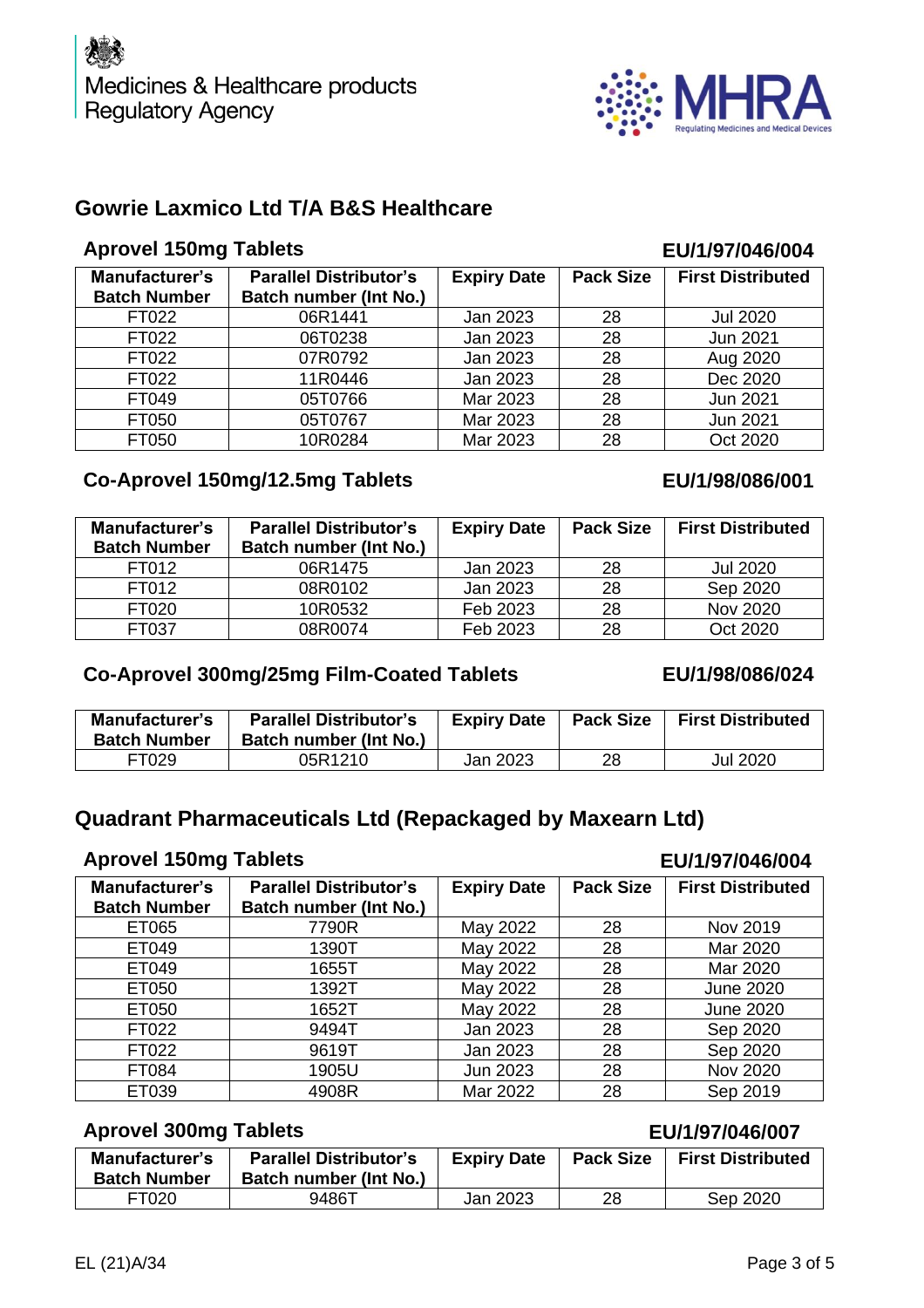

### **OPD Laboratories Ltd**

#### **Aprovel 150mg Tablets EU/1/97/046/004**

#### **Manufacturer's Batch Number Parallel Distributor's Batch number (Int No.) Expiry Date Pack Size First Distributed** FT051 | FT051/1 | Mar 2023 | 28 | Sep 2020 FT051 | FT051/2 | Mar 2023 | 28 | Sep 2020 FT051 FT051/3 Mar 2023 28 Nov 2020 FT052 | FT052/1 | Mar 2023 | 28 | Nov 2020

### **Co-Aprovel 150mg/12.5mg Tablets EU/1/98/086/001**

| Manufacturer's<br><b>Batch Number</b> | <b>Parallel Distributor's</b><br>Batch number (Int No.) | <b>Expiry Date</b> | <b>Pack Size</b> | <b>First Distributed</b> |
|---------------------------------------|---------------------------------------------------------|--------------------|------------------|--------------------------|
| FT020                                 | FT020/1                                                 | Feb 2023           | 28               | Mar 2021                 |

Aprovel – active pharmaceutical ingredient: irbesartan

Co-Aprovel – active pharmaceutical ingredients: irbesartan and hydrochlorothiazide

#### **Brief description of the problem**

Specific batches of the above products are recalled by the Marketing Authorisation Holders and parallel distributor companies as a precautionary measure due to contamination with an impurity called 5-(4'- (azidomethyl)-[1,1'-biphenyl]-2yl)-1H-tetrazole, which has mutagenic potential. These batches are being recalled as the level of contamination is above the acceptable limit.

#### **Advice for healthcare professionals**

- Stop supplying the above batches immediately. Quarantine all remaining stock and return it to your supplier using your supplier's approved process.
- To confirm if a product has been parallel distributed and repackaged, please check the outer carton and/or affixed label for more details of the respective parallel distributor companies.

Patients are advised not to stop taking their medication prior to consultation with their doctor or pharmacist, as the health risk of discontinuing the medicine is higher than the potential risk presented by the impurity. This recall is being undertaken as a precautionary measure to prevent further exposure to this impurity in the affected medicines.

There are no anticipated shortages of irbesartan-containing products in the UK as a result of this recall. However, this is a developing issue and MHRA is working with Marketing Authorisation Holders and other medicines regulators to determine any possible impact. An investigation into other potentially impacted products is continuing and further updates will be provided as the investigation progresses.

#### **Further Information**

Sanofi

For stock control enquiries, please contact [GB-CustomerServices@sanofi.com](mailto:GB-CustomerServices@sanofi.com) or 0800 854 430

For more information or medical information queries, please contact [uk-medicalinformation@sanofi.com](mailto:uk-medicalinformation@sanofi.com) or 0800 035 25 25